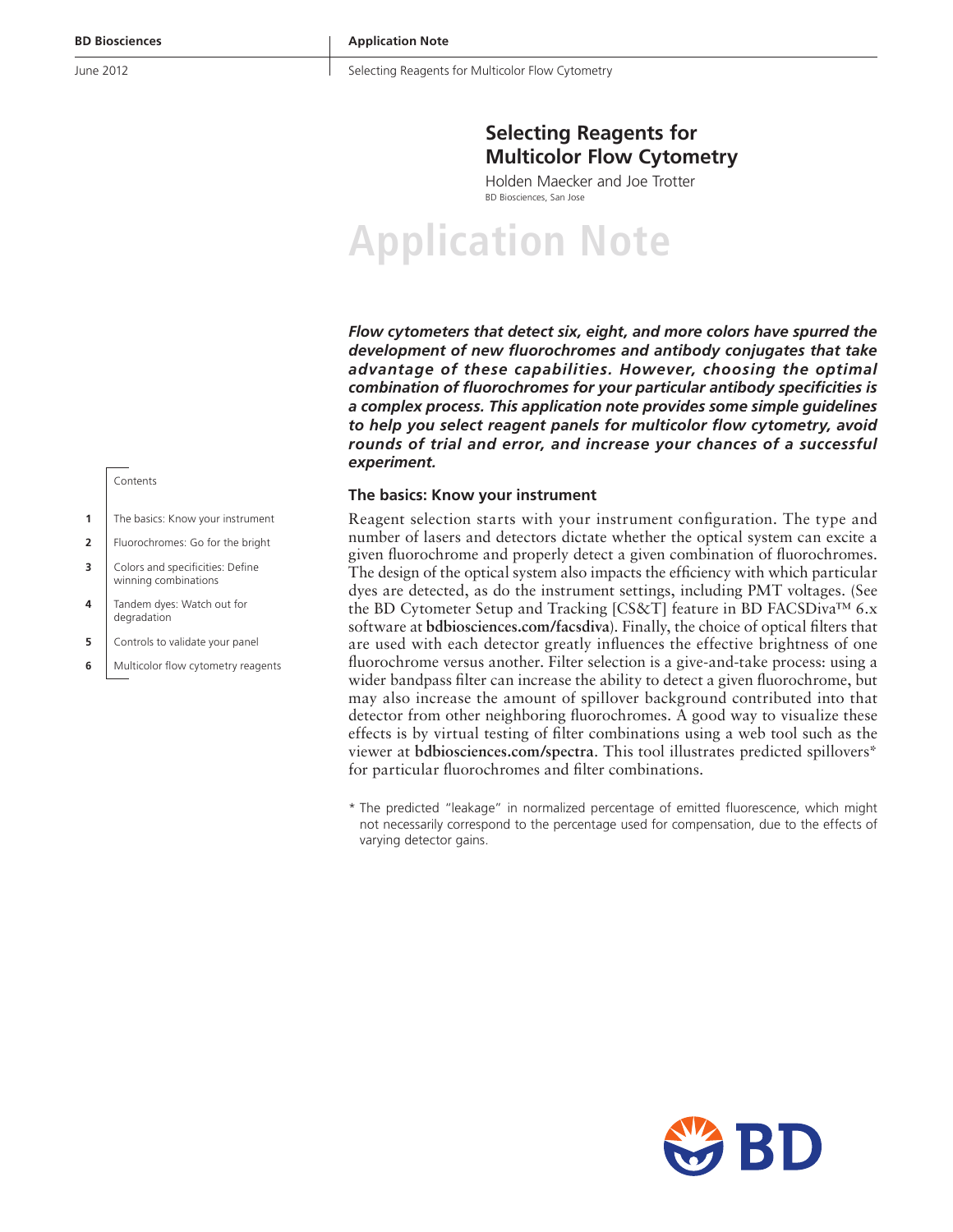

**Stain Index = D/W**

**Figure 1.** The effective brightness of a reagent depends upon the difference between the positive and the negative (D) and the spread of the negative population (W). The stain index is a useful metric for normalized signal over background.

#### **Fluorochromes: Go for the bright...**

Given the many differences in instrument configuration, it is impossible to universally state the "best" fluorochromes to use in combinations of 6, 8, or more colors. However, for a particular cytometer such as the BD™ LSR II instrument, it is possible to rank available dyes according to their brightness on that instrument (when configured with a specified set of lasers and filters). But how exactly do we define and measure brightness? A good functional definition of reagent brightness should include a term to weigh the effects of background contributions, or how resolvable the signal is over the unstained cell populations. Background in a particular detector is influenced by signal levels, cell autofluorescence, non-specific staining, electronic noise, and optical background from other fluorochromes (spillover). To the extent that these factors each contribute noise and/or signal, they increase the width (the variance or SD2 ) of a negative population (see **Figure 1**). As such, a good normalized functional measure of reagent brightness is the stain index,<sup>1</sup> defined as D/W, where D is the difference between positive and negative populations, and W is equal to 2 SD of the negative population.

When the same antibody is conjugated to various dyes, their stain indexes can be compared to get an idea of the relative brightness of the dyes on a particular instrument. This assumes that the conjugation chemistries for all of the reagents have been optimized. Using this assumption, **Table 1** shows the stain index for a number of different CD4 (clone RPA-T4) conjugates, using the specified filters.

The information in this table provides an idea of the relative brightness of different fluorochromes on this platform. This leads to the first rule of reagent selection, which is to pick the brightest available fluorochromes. Suppose you have a four-color panel consisting of reagents in FITC, PE, PerCP-Cy™5.5, and APC, and you want to add a fifth color. PE-CF594 is an obvious choice, since it is a bright fluorochrome not already in your panel.

| <b>Fluorochrome</b> | <b>Filter</b> | <b>Stain Index</b> |
|---------------------|---------------|--------------------|
| PF                  | 575/26        | 232                |
| BD Horizon PE-CE594 | 610/20        | 232                |
| PE-Cy5              | 670/14        | 216                |
| APC.                | 660/20        | 193                |
| PE-Cy7              | 780/60        | 86                 |
| Alexa Fluor® 647    | 660/20        | 85                 |
| PerCP-Cy5.5         | 695/40        | 82                 |
| Alexa Fluor® 488    | 530/30        | 53                 |
| FITC.               | 530/30        | 51                 |
| BD Horizon V450     | 450/50        | 42                 |
| Pacific Blue™       | 450/50        | 36                 |
| Alexa Fluor® 700    | 730/45        | 27                 |
| PerCP               | 695/40        | 25                 |
| APC-Cy7             | 780/60        | 24                 |
| AmCyan              | 525/20        | 23                 |
| BD Horizon V500     | 525/20        | 21                 |
| BD APC-H7           | 780/60        | 17                 |

**Table 1**. Stain index of various fluorochrome conjugates run on a BD LSR II flow cytometer. For a complete list of the relative stain indices of fluorochromes offered by BD Biosciences, see bdbiosciences.com/documents/Multicolor\_Fluorochrome\_Guide.pdf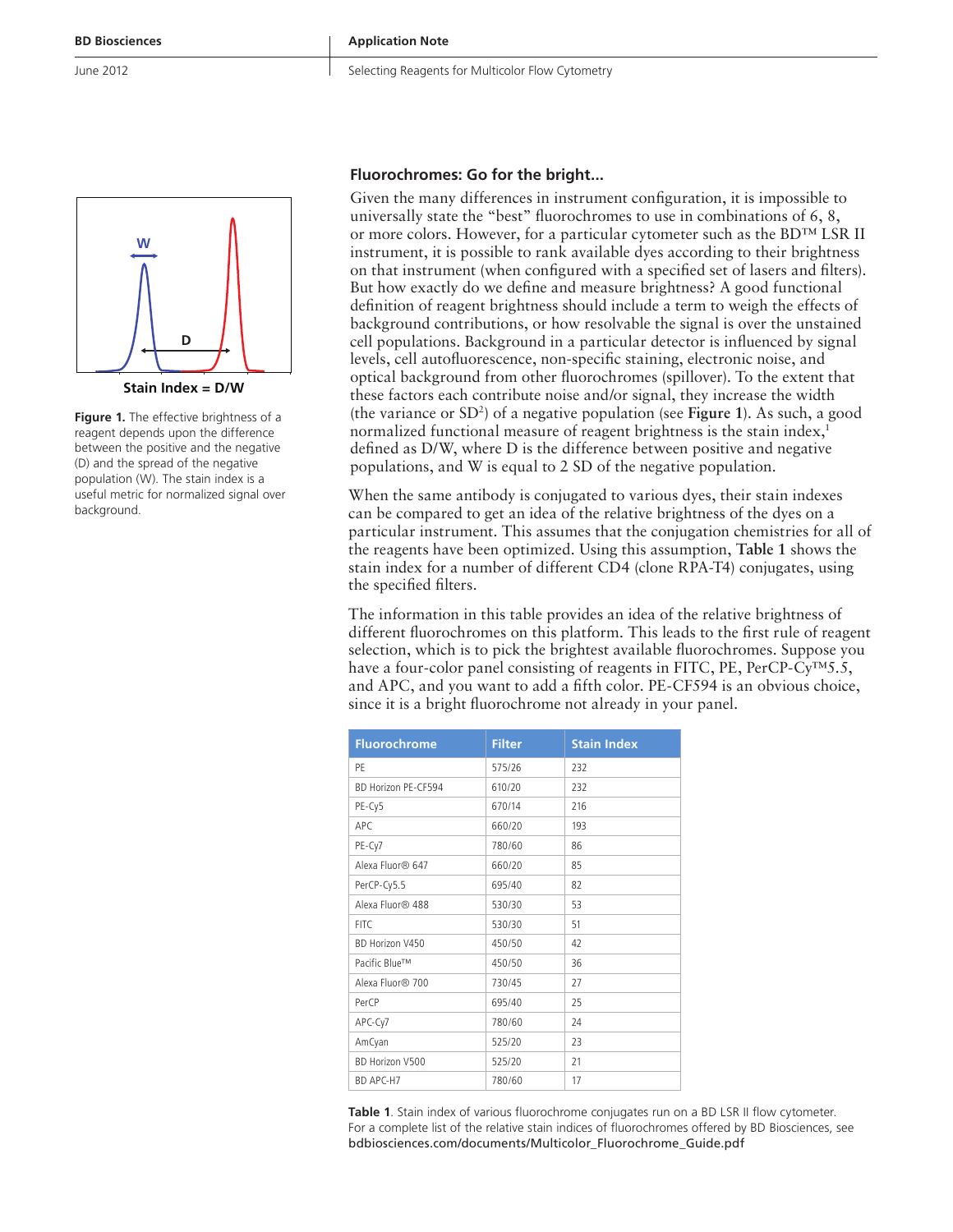Selecting Reagents for Multicolor Flow Cytometry

## **...but minimize spillover**

Brightness, on its own, only goes so far. The stain indexes listed in **Table 1** are calculated with the reagents run singly, not as part of a cocktail. As soon as other reagents are added, spectral overlap (or spillover) becomes an issue. The more colors one attempts to resolve, the more spillover between those colors that will have to be dealt with. We deal with spillover by applying "compensation," which applies a correction to all signals such that, for example, a cell population fluorescing only in PE will show no FITC fluorescence, on average. While this is true for the population on average, individual cells will fall above or below the mean, and this "data spread" is higher when spectral overlap introduces additional noise.<sup>1</sup> Compensation unfortunately does not remove this noise even though the median is corrected since the data spread (variance) from photoelectron statistics remains. The effect of data spread is thus to reduce the resolution sensitivity, and therefore the stain index, in a fluorescence detector that receives spillover from other detectors. Thus, the second rule of reagent selection is to minimize the potential for spectral overlap when choosing a reagent combination. This can conflict with the first rule, which was to choose the brightest fluorochromes. For example, PE-Cy™5 is very bright with regard to stain index (**Table 1**), but it has considerable spillover (ie, adds background) into the APC detector. While these two fluorochromes can be used together, the resolution sensitivity in APC will be reduced compared to, for example, a combination of PerCP-Cy5.5 and APC. This is a case when you might wish to sacrifice a certain amount of brightness in one detector to avoid spillover (and loss of resolution sensitivity) in another.

#### **Colors and specificities: Define winning combinations**

Taking the two rules into account, we generated a set of fluorochromes that are reasonable choices to use for experiments requiring 6, 8, or more colors (**Table 2**). Note that these choices are based upon BD instruments (BD FACSVerse™, BD™ LSR cell analyzer platform, BD FACSAria™ cell sorter platform, or BD FACS Canto™ flow cytometers), and upon reagents that usually can be purchased from a catalog as antibody conjugates.

Once the fluorochromes to be used have been defined, you can begin to match antibody specificities to particular fluorochromes to select the actual conjugates to be used. For this purpose, brightness and spillover remain key issues, as the following example illustrates.

| 6-color                  | 8-color                                     | 10-color                                          |  |  |  |  |  |
|--------------------------|---------------------------------------------|---------------------------------------------------|--|--|--|--|--|
| FITC or Alexa Fluor® 488 | FITC or Alexa Fluor® 488                    | FITC or Alexa Fluor® 488                          |  |  |  |  |  |
| PE                       | PE                                          | PE                                                |  |  |  |  |  |
|                          |                                             | PE-Texas Red® or BD Horizon PE-CF594              |  |  |  |  |  |
| PerCP-Cy5.5              | PerCP-Cy5.5                                 | PerCP-Cy5.5                                       |  |  |  |  |  |
| PE-Cy7                   | PE-Cy7                                      | PE-Cy7                                            |  |  |  |  |  |
| APC or Alexa Fluor® 647  | APC or Alexa Fluor® 647                     | APC or Alexa Fluor® 647                           |  |  |  |  |  |
|                          |                                             | Alexa Fluor® 680 or 700                           |  |  |  |  |  |
| APC-Cy7 or APC-H7        | APC-Cy7 or APC-H7                           | APC-Cy7 or APC-H7                                 |  |  |  |  |  |
|                          | AmCyan or BD Horizon V500                   | AmCyan or BD Horizon V500                         |  |  |  |  |  |
|                          | BD Horizon V450 or<br>Brilliant Violet™ 421 | BD Horizon V450 or<br><b>Brilliant Violet 421</b> |  |  |  |  |  |

**Table 2**. Common choices for 6, 8, and 10-color experiments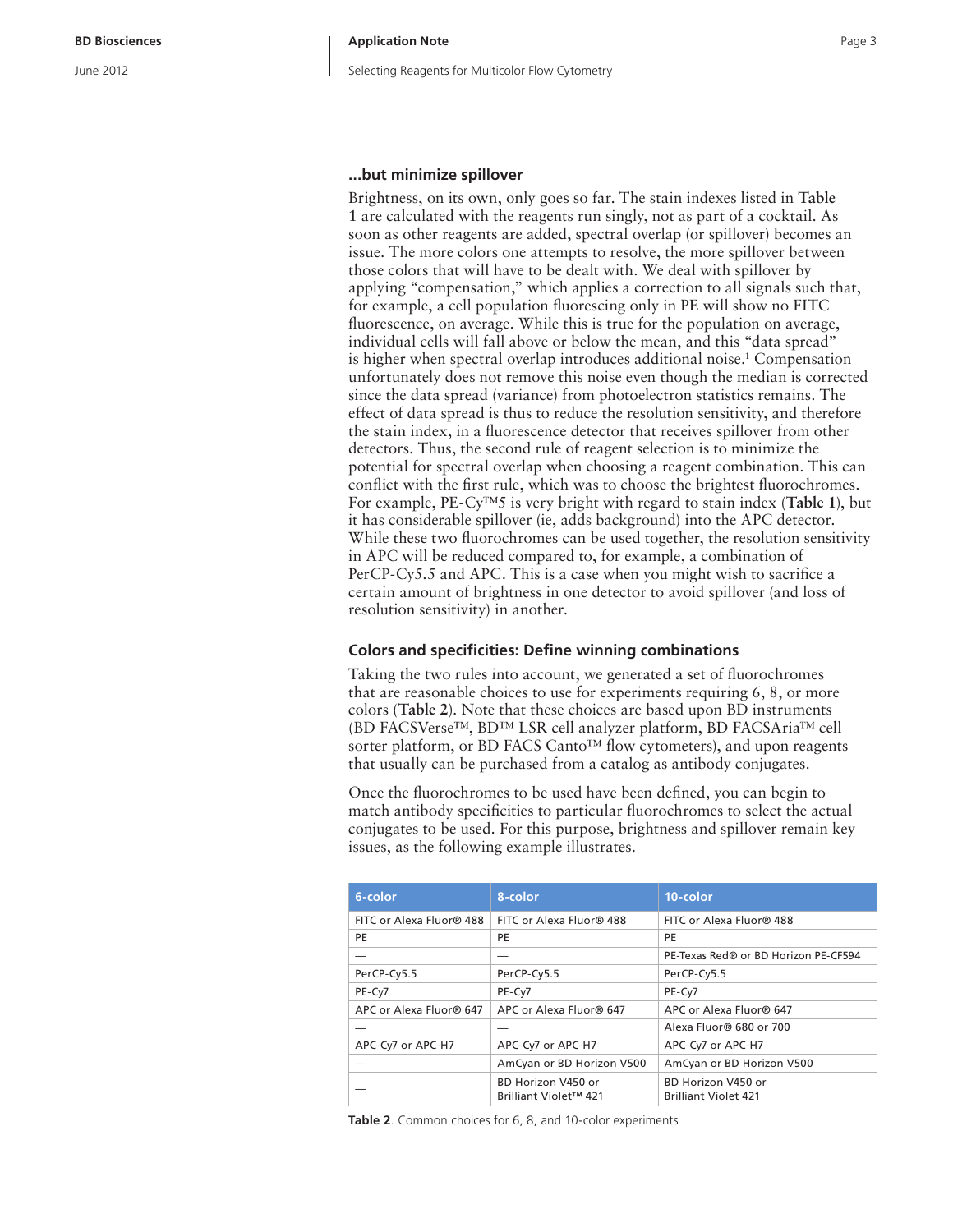Imagine that you want to look at CD62L staining on CD8+ T cells. While CD8 is an abundant protein, and antibodies to it stain cells very brightly, CD62L is relatively "dim" (the protein is not abundant on the cell surface, and/or the available antibodies are of low affinity). Initially, you might consider using the brightest available fluorochrome, PE, for CD62L, while using a dimmer fluorochrome, like FITC, for CD8. But FITC has considerable spillover into the PE detector (see Figure 2). The result is that, for CD8<sup>+</sup> cells that are highly stained in the FITC detector, resolution sensitivity in PE is compromised, to the point that CD62L resolution might be suboptimal. There are multiple possible solutions to improve this, including:

- **1)** Move CD8 to a fluorochrome that has less spectral overlap with PE (such as PerCP-Cy5.5 or APC).
- **2)** Move CD62L to a detector that is still relatively bright, but does not overlap with FITC (such as APC or PE-Cy5). Note that in this example, only the CD8+ cells are highly stained in the FITC detector, so only CD8+ cells contribute to data spread in the PE detector. If you were interested in CD62L staining only on CD4+ (CD8– ) cells, the original reagent combination (CD8 FITC, CD62L PE) would be fine.

This example illustrates two additional rules in reagent selection: reserve the brightest fluorochromes for dim antibodies, and vice versa, but avoid spillover from bright cell populations into detectors requiring high sensitivity for those populations.



**Figure 2**. Spectral overlap of FITC into the PE detector. Taken from **bdbiosciences.com/spectra**

#### **Tandem dyes: Watch out for degradation**

One final topic to consider is the potential for tandem dye degradation. APC-Cy7, and to a lesser extent, PE-Cy7, can degrade in the presence of light, fixation, and elevated temperatures, so that they emit in the parent dye detector (APC or PE). This process often starts with a small subpopulation of cells, leading to false positive events in APC or PE.1 By minimizing the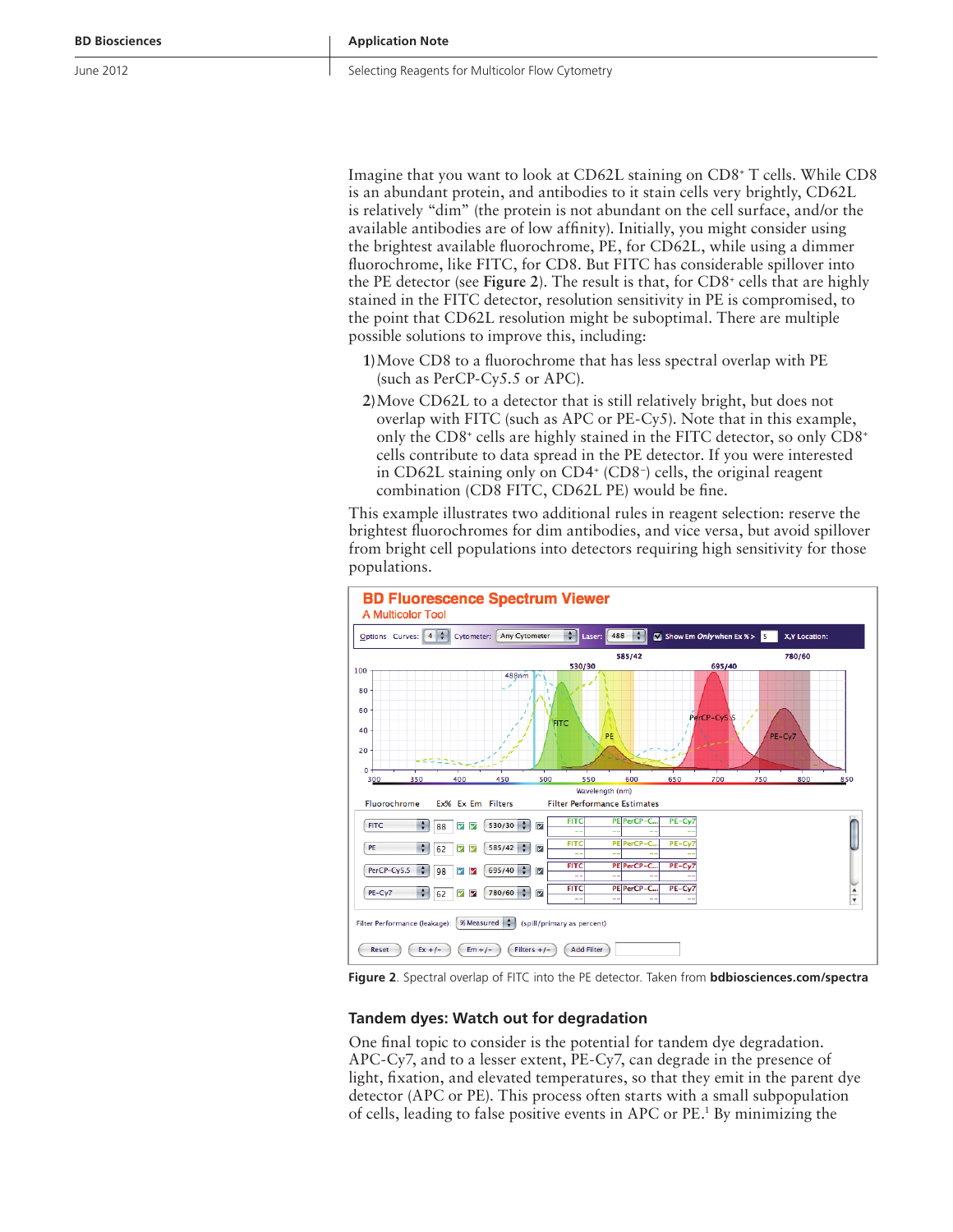Selecting Reagents for Multicolor Flow Cytometry

exposure of samples to light, heat, and formaldehyde-based fixatives, this problem can be largely avoided. Additionally, BD Biosciences has developed APC-H7, an analog of APC-Cy7 with enhanced stability in light, heat, and formaldehyde-based fixatives. Still, for some applications, there is an additional rule: consider the consequences of degradation of tandem dyes and whether this will compromise sensitive readouts in the APC or PE detectors. If so, a different reagent configuration might be in order. For situations in which final fixation of samples is required (eg, biohazardous samples), there is a stabilizing fixative available that helps prevent degradation of APC-Cy7 while still fixing cells (BD Biosciences Cat. No. 338036). For more stable tandem dyes, BD now offers APC-H7 conjugated antibodies.

#### **Controls to validate your panel**

Once all of these factors have been considered, you are ready to test a multicolor reagent cocktail. In so doing, there are two types of controls that you might wish to include in your initial testing: fidelity controls and fluorescence-minus-one (FMO) controls.2 Fidelity controls use a given antibody by itself (or with minimal additional gating reagents), and they compare the results to the use of that antibody in a complete cocktail. From this, you can see the effect of additional reagents on the readout of interest, to be sure that the other reagents are not compromising that readout. FMO controls combine all the reagents in a given cocktail, except for one reagent of interest. They are useful to gauge the sensitivity of particular detectors in the context of the other reagents. They also may be used for routine gating of those detectors for which other means of setting gates are not possible or practical. In general, though, once a reagent panel has been well validated, it is not necessary to run all of these controls on a day-to-day basis.

To summarize, this article has set forth rules for selecting reagents for multicolor flow cytometry. These rules need to be balanced to achieve the best possible results:

Rule 1: Choose the brightest set of fluorochromes for your particular instrument configuration.

Rule 2: Choose fluorochromes to minimize the potential for spectral overlap.

Rule 3: Reserve the brightest fluorochromes for dim antibodies, and vice versa.

Rule 4: Avoid spillover from bright cell populations into detectors requiring high sensitivity for those populations.

Rule 5: Take steps to avoid tandem dye degradation, and consider its impact upon results.

With time, proven panels of multicolor reagents will become available, both from literature sources and from manufacturers. Many users will not have to start from scratch in designing reagent panels. Nevertheless, given the huge variety of applications of multicolor flow cytometry, most researchers sometimes will find themselves having to select their own multicolor reagents. We hope that these rules will prove helpful.

Please visit **bdbiosciences.com/colors** for more details about our multicolor flow cytometry reagents.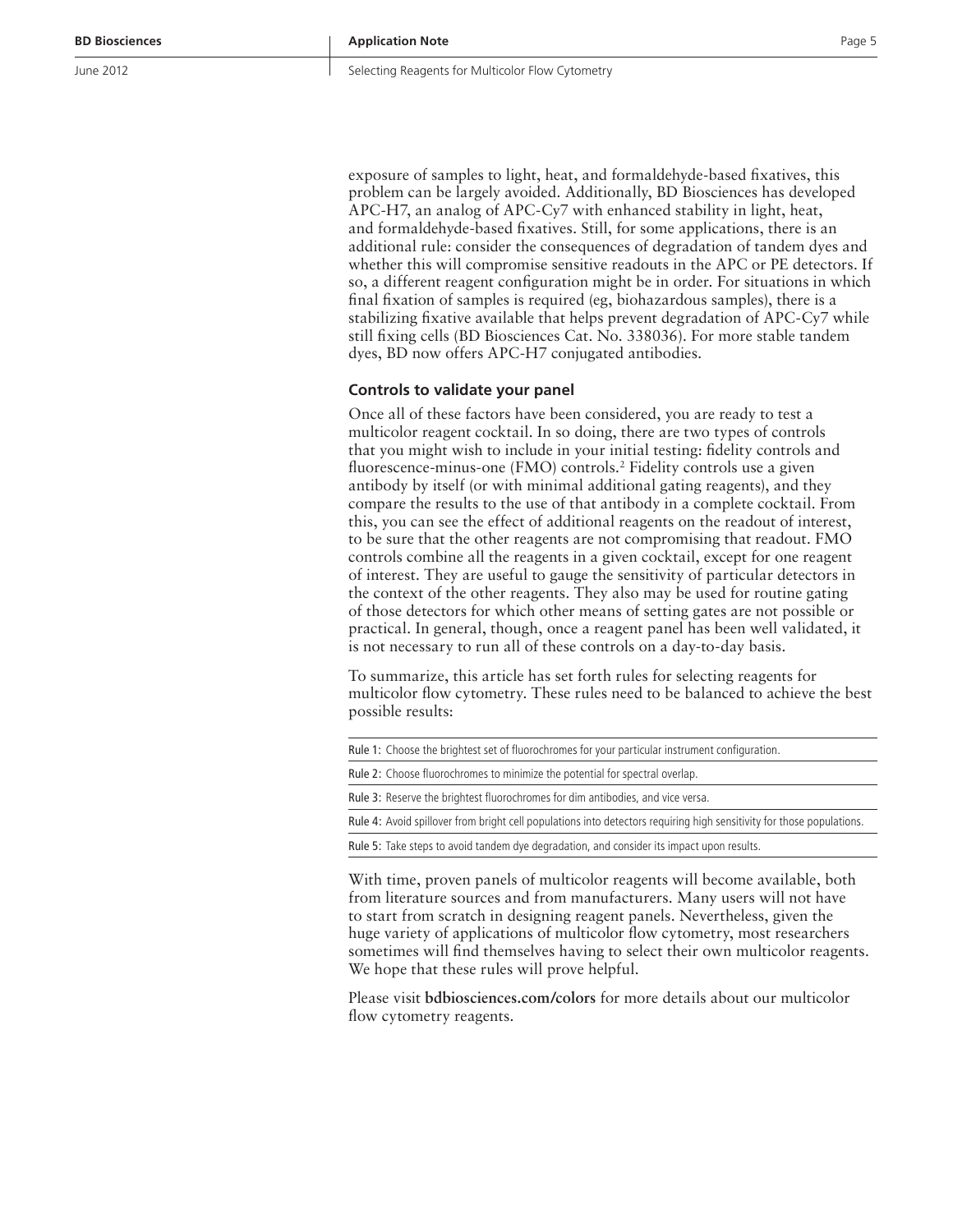Selecting Reagents for Multicolor Flow Cytometry





**Figure 3**. Example of the use of gating reagents (CD4, CD8, CD19) using non-traditional fluorochrome conjugates excited by blue, red, and violet lasers.

# **Multicolor flow cytometry reagents**

Expand your multicolor flow with options beyond your typical five colors.

- BD Biosciences continues to increase our portfolio of multicolor reagents to support your cutting-edge research using the expanded fluorescent detection capabilities of our flow cytometers.
- We offer directly conjugated antibodies to fluorochromes that go beyond your typical five colors by providing colors for violet, red, and blue lasers. These include AmCyan, BD Horizon™ V500, BD Horizon™ V450, Brilliant Violet 421, BD Horizon™ PE-CF594, Alexa Fluor® 700, and BD APC-H7 conjugates to support up to ten-color staining with off-theshelf reagents.
- BD Biosciences Custom Conjugation Program\* offers more choices for your multicolor experiment design. This program offers multiple colors, as shown in **Table 3**.
- \* Please contact your BD sales representative for more information about the Custom Conjugation Program.

| <b>Fluorochrome</b>    | Ex Max (nm) |
|------------------------|-------------|
| Alexa Fluor® 488       | 495         |
| Alexa Fluor® 594       | 590         |
| Alexa Fluor® 647       | 650         |
| Alexa Fluor® 680       | 679         |
| Alexa Fluor® 700       | 696         |
| AmCyan                 | 457         |
| <b>APC</b>             | 650         |
| APC-Cy7                | 650         |
| <b>BD APC-H7</b>       | 650         |
| <b>BD Horizon V450</b> | 404         |
| <b>FITC</b>            | 494         |
| Pacific Blue™          | 401         |
| PE-Cy5                 | 496, 564    |
| PE-Cy7                 | 496, 564    |
| PerCP                  | 482         |
| PerCP-Cy5.5            | 482         |
| PE-Texas Red®          | 496, 564    |

**Table 3**. Custom conjugates available from BD Biosciences

#### **References**

- 1. Maecker HT, Frey T, Nomura LE, Trotter J. Selecting fluorochrome conjugates for maximum sensitivity. *Cytometry A*. 2004;62:169.
- 2. Baumgarth N, Roederer M. A practical approach to multicolor flow cytometry for immunophenotyping. *J. Immunol. Met*. 2000;243:77.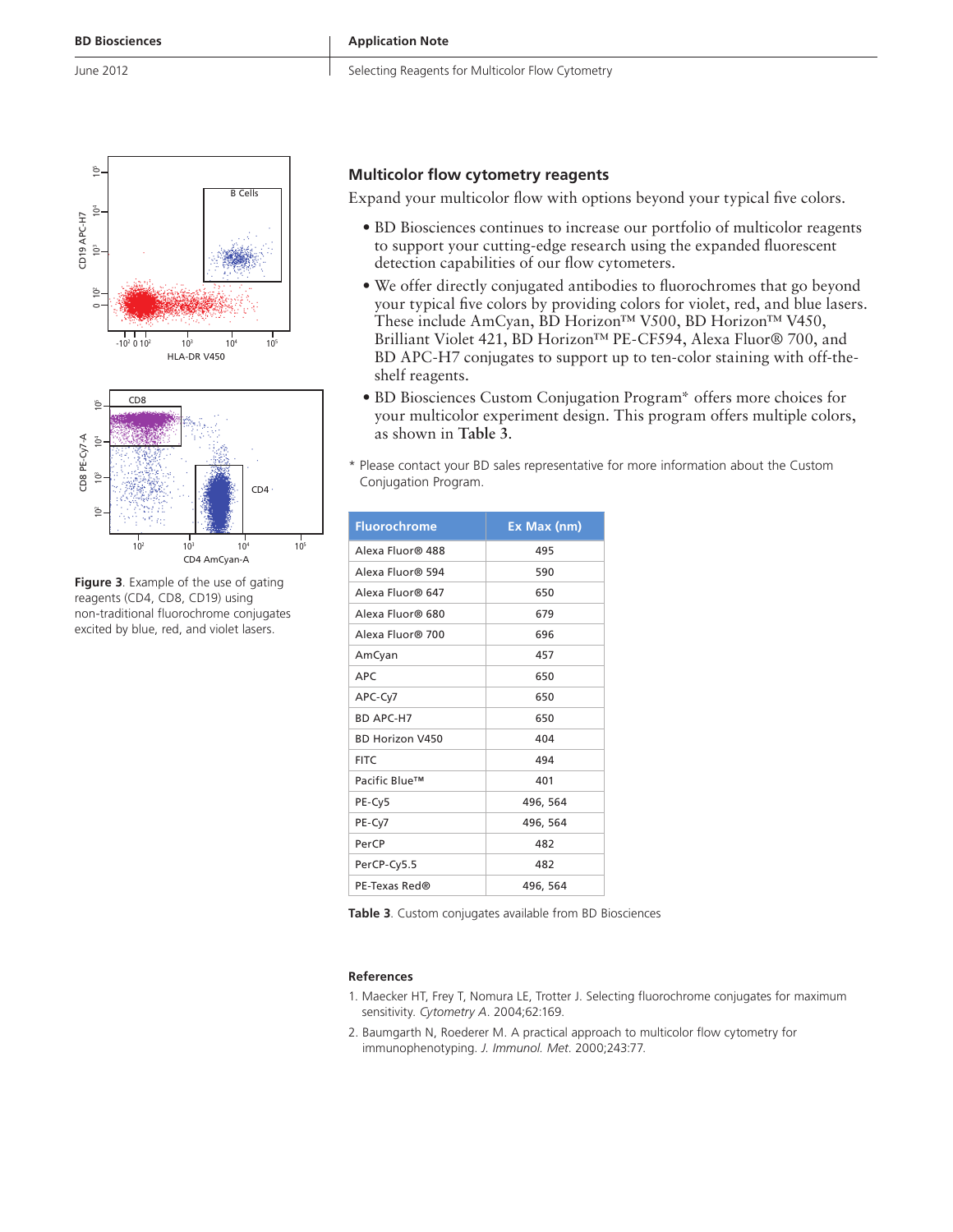#### **BD Biosciences**

**Application Note**

June 2012

#### Selecting Reagents for Multicolor Flow Cytometry

**Table 4**. BD Biosciences fluorochrome specifications

| Fluorochrome                 | Fluorescence<br>Emission<br>Color | Ex-Max<br>(nm) | <b>Excitation Laser</b><br>Line (nm)* | Em-Max<br>(nm) | <b>BD Accuri® C6</b> | <b>BD FACSCalibur<sup>TM</sup></b> | S<br><b>BD FACSVerseTM</b> | <b>BD FACSCanto<sup>TM</sup> II</b> | <b>BD LSRFortessa</b><br>BD LSRFortessa <sup>TM</sup> and<br>Order<br>Special | BD FACSAria <sup>rw</sup> III and<br>Special Order BD FACSAria | <b>BD</b> Influx <sup>TM</sup> | <b>BD FACSJazzTM</b> |
|------------------------------|-----------------------------------|----------------|---------------------------------------|----------------|----------------------|------------------------------------|----------------------------|-------------------------------------|-------------------------------------------------------------------------------|----------------------------------------------------------------|--------------------------------|----------------------|
| <b>Hoechst 33342</b>         | <b>Blue</b>                       | 350            | 355, 375                              | 461            |                      |                                    |                            |                                     | ●                                                                             |                                                                | $\bullet$                      |                      |
| <b>Brilliant Violet 421</b>  | <b>Blue</b>                       | 407            | 405                                   | 421            |                      |                                    | $\bullet$                  | $\bullet$                           | $\bullet$                                                                     | $\bullet$                                                      | $\bullet$                      | $\bullet$            |
| <b>BD Horizon V450</b>       | <b>Blue</b>                       | 404            | 405                                   | 448            |                      |                                    | $\bullet$                  | $\bullet$                           | $\bullet$                                                                     | $\bullet$                                                      | $\bullet$                      | $\bullet$            |
| Pacific Blue™                | <b>Blue</b>                       | 401            | 405                                   | 452            |                      |                                    | $\bullet$                  | $\bullet$                           | $\bullet$                                                                     | $\bullet$                                                      | $\bullet$                      | $\bullet$            |
| <b>BD Horizon V500</b>       | Green                             | 415            | 405                                   | 500            |                      |                                    | $\bullet$                  | $\bullet$                           | $\bullet$                                                                     | $\bullet$                                                      | $\bullet$                      | $\bullet$            |
| AmCyan                       | Green                             | 457            | 405                                   | 491            |                      |                                    | $\bullet$                  | $\bullet$                           | $\bullet$                                                                     | $\bullet$                                                      | $\bullet$                      |                      |
| Alexa Fluor® 488             | Green                             | 495            | 488                                   | 519            | $\bullet$            | $\bullet$                          | $\bullet$                  | $\bullet$                           | $\bullet$                                                                     | $\bullet$                                                      | $\bullet$                      | $\bullet$            |
| <b>FITC</b>                  | Green                             | 494            | 488                                   | 519            | $\bullet$            | $\bullet$                          | $\bullet$                  | $\bullet$                           | $\bullet$                                                                     | $\bullet$                                                      | $\bullet$                      | $\bullet$            |
| PE                           | Yellow                            | 496, 564       | 488, 532, 561                         | 578            | $\bullet$            | $\bullet$                          | $\bullet$                  | $\bullet$                           | $\bullet$                                                                     | $\bullet$                                                      | $\bullet$                      | $\bullet$            |
| Brilliant Violet™ 605        | Orange                            | 407            | 405                                   | 602            |                      |                                    |                            |                                     | $\bullet$                                                                     | $\bullet$                                                      | $\bullet$                      |                      |
| <b>BD Horizon PE-CF594</b>   | Orange                            | 496, 564       | 488, 532, 561                         | 612            |                      |                                    | $\bullet$                  | $\bullet$                           | $\bullet$                                                                     | $\bullet$                                                      | $\bullet$                      |                      |
| <b>PI</b>                    | Orange                            | 351            | 488, 532, 561                         | 617            | $\bullet$            | $\bullet$                          | $\bullet$                  | $\bullet$                           | $\bullet$                                                                     | $\bullet$                                                      | $\bullet$                      |                      |
| 7-AAD                        | Red                               | 543            | 488, 532, 561                         | 647            | $\bullet$            | $\bullet$                          | $\bullet$                  | $\bullet$                           | $\bullet$                                                                     | $\bullet$                                                      | $\bullet$                      |                      |
| APC <sup>+</sup>             | Red                               | 650            | 633, 635, 640                         | 660            | $\bullet$            | $\bullet$                          | $\bullet$                  | $\bullet$                           | $\bullet$                                                                     | $\bullet$                                                      | $\bullet$                      | $\bullet$            |
| Alexa Fluor <sup>®</sup> 647 | Red                               | 650            | 633, 635, 640                         | 668            | $\bullet$            | $\bullet$                          | $\bullet$                  | $\bullet$                           | $\bullet$                                                                     | $\bullet$                                                      | $\bullet$                      | $\bullet$            |
| PE-Cy™5 <sup>+</sup>         | Red                               | 496, 564       | 488, 532, 561                         | 667            | $\bullet$            | $\bullet$                          | $\bullet$                  | $\bullet$                           | $\bullet$                                                                     | $\bullet$                                                      | $\bullet$                      |                      |
| <b>PerCP</b>                 | Red                               | 482            | 488, 532                              | 678            | $\bullet$            | $\bullet$                          | $\bullet$                  | $\bullet$                           | $\bullet^\ddag$                                                               | $\bullet$                                                      | $\bullet^{\ddagger}$           |                      |
| PerCP-Cy™5.5                 | <b>Far Red</b>                    | 482            | 488, 532                              | 695            | $\bullet$            | $\bullet$                          | $\bullet$                  | $\bullet$                           | $\bullet$                                                                     | $\bullet$                                                      | $\bullet$                      | ●                    |
| Alexa Fluor <sup>®</sup> 700 | <b>Far Red</b>                    | 696            | 633, 635, 640                         | 719            |                      |                                    | $\bullet$                  | $\bullet$                           | $\bullet$                                                                     | $\bullet$                                                      | $\bullet$                      |                      |
| PE-Cy™7                      | <b>Infrared</b>                   | 496, 564       | 488, 532, 561                         | 785            | $\bullet$            | $\bullet$                          | $\bullet$                  | $\bullet$                           | $\bullet$                                                                     | $\bullet$                                                      | $\bullet$                      | $\bullet$            |
| APC-Cy7                      | <b>Infrared</b>                   | 650            | 633, 635, 640                         | 785            |                      |                                    | $\bullet$                  | $\bullet$                           | $\bullet$                                                                     | $\bullet$                                                      | $\bullet$                      | $\bullet$            |
| <b>BD APC-H7</b>             | <b>Infrared</b>                   | 650            | 633, 635, 640                         | 785            |                      |                                    | $\bullet$                  | $\bullet$                           | $\bullet$                                                                     | $\bullet$                                                      | $\bullet$                      | $\bullet$            |

*\* The excitation laser line represents commonly used lasers that excite the fluorochrome. It does not necessarily reflect the lasers available for each particular instrument.*

*† APC and PE-Cy5 may be used together on instruments with cross-beam compensation.*

*‡ Sensitivity for PerCP with high-power lasers (>25 mW) is reduced and is only recommended for known highly expressed markers.*

*§ Capable of detecting 8 colors simultaneously (4 blue laser, 2 red laser, 2 violet laser). BD Horizon PE-CF594 and Alexa Fluor® 700 filters are available* 

*separately.*

*¶ Extra care must be taken to avoid spillover.*

**Analyzers Sorters**